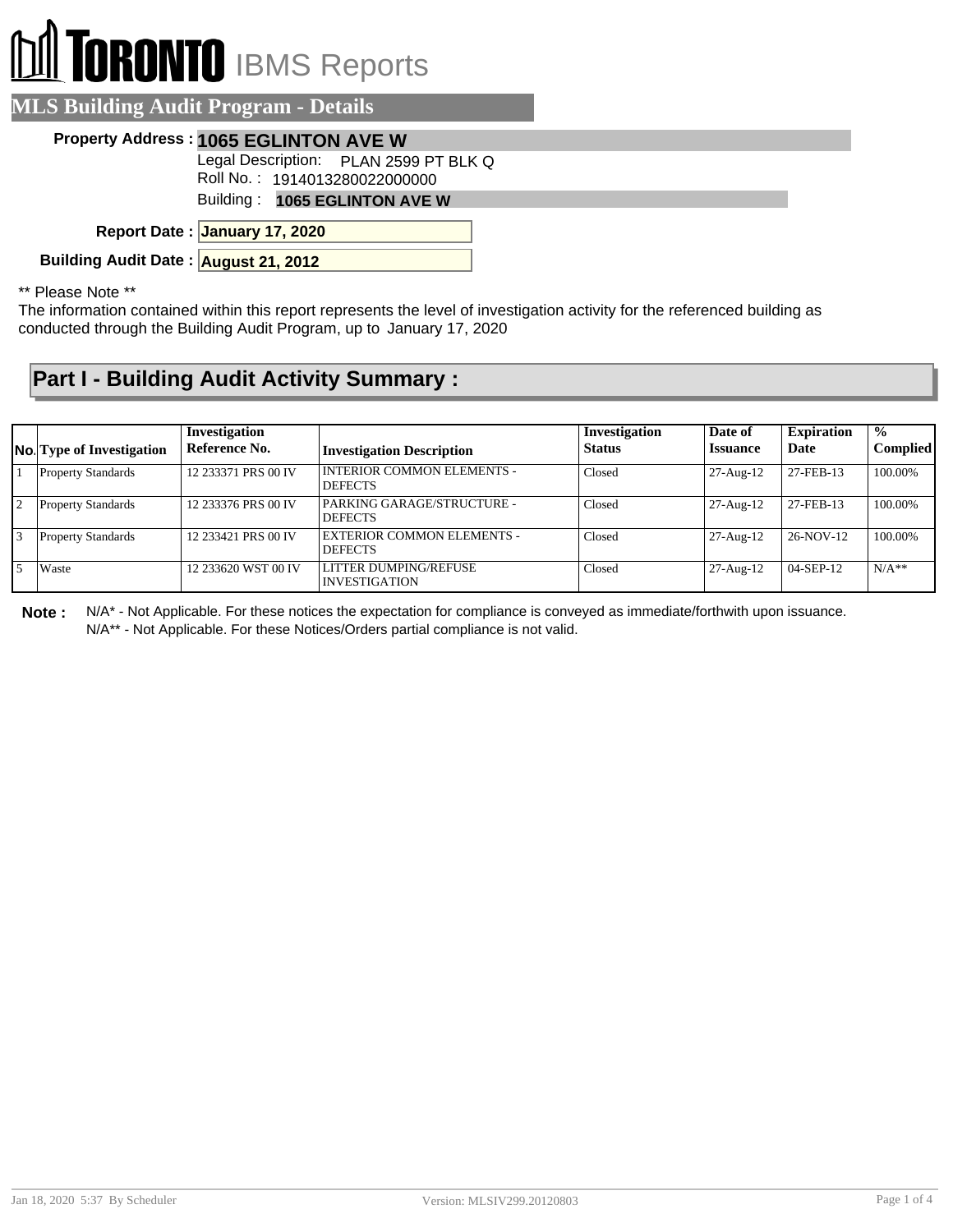## **Part II - Building Audit Details for Property Standards Orders :**

|    | Type of<br>No. Investigation | <b>Investigation</b><br>Reference No. | <b>Investigation Description</b>                                  | <b>Investigation Date of</b><br><b>Status</b> | ∣Issuance           | <b>Expiration</b><br>∣Date | <b>Next Scheduled</b><br><b>Inspection Date</b> |
|----|------------------------------|---------------------------------------|-------------------------------------------------------------------|-----------------------------------------------|---------------------|----------------------------|-------------------------------------------------|
| l3 | <b>Property Standards</b>    |                                       | 12 233421 PRS 00 IV EXTERIOR COMMON ELEMENTS -<br><b>IDEFECTS</b> | <b>Closed</b>                                 | 27-Aug-12 26-NOV-12 |                            | 10-Jun-13                                       |

**No. of defects contained within the Order :**

**No. of defects that remain outstanding :**

|     | <b>Deficiency Details</b>                                                       |                             |               |  |  |  |  |  |
|-----|---------------------------------------------------------------------------------|-----------------------------|---------------|--|--|--|--|--|
| No. | <b>Violation/Defect</b>                                                         | Location                    | <b>Status</b> |  |  |  |  |  |
|     | Areas of the exterior wall have deteriorated mortar.                            | <b>Exterior Of Building</b> | Closed        |  |  |  |  |  |
|     | The south exterior wall near parking garage has deteriorated bricks and mortar. | <b>Exterior Of Building</b> | Closed        |  |  |  |  |  |
|     | The chimney has beoken bricks and cracked concrete cap.                         | <b>Exterior Of Building</b> | Closed        |  |  |  |  |  |

**0**

**3**

|    | Tvpe of<br>No. Investigation | ∣Investiqation<br>∣Reference No. | <b>Investigation Description</b>                                 | <b>Investigation Date of</b><br><b>Status</b> | <b>∣Issuance</b>    | <b>Expiration</b><br><b>Date</b> | <b>Next Scheduled</b><br><b>Inspection Date</b> |
|----|------------------------------|----------------------------------|------------------------------------------------------------------|-----------------------------------------------|---------------------|----------------------------------|-------------------------------------------------|
| 12 | <b>Property Standards</b>    |                                  | 12 233376 PRS 00 IV PARKING GARAGE/STRUCTURE -<br><b>DEFECTS</b> | Closed                                        | 27-Aug-12 27-FEB-13 |                                  | 27-Apr-13                                       |



|                | <b>Deficiency Details</b>                                                                                                                                                                                                                                                                                                                                                |          |               |  |  |  |  |
|----------------|--------------------------------------------------------------------------------------------------------------------------------------------------------------------------------------------------------------------------------------------------------------------------------------------------------------------------------------------------------------------------|----------|---------------|--|--|--|--|
| No.            | <b>Violation/Defect</b>                                                                                                                                                                                                                                                                                                                                                  | Location | <b>Status</b> |  |  |  |  |
|                | The garage door that is equipped with an automatic closing mechanism is not equipped with a<br>sensing device that does not allow the door to close when any person, animal or object is<br>crossing its path.                                                                                                                                                           | Garage   | Closed        |  |  |  |  |
| $\overline{2}$ | Large safe-exit arrows are not displayed on safe-exit doors 1.5 metres above the floor, measured<br>from the center of the arrow to the floor, with the arrow pointing down.                                                                                                                                                                                             | Garage   | Closed        |  |  |  |  |
| 3              | The safe-exit door, the frame of a safe-exit door and the wall adjacent to the safe-exit door to a<br>distance of one (1) metre on both sides of the frame, and to a height of three (3) metres above the<br>floor or to the soffit above the bulkhead over the door is not the required coloured green.                                                                 | Garage   | Closed        |  |  |  |  |
| 4              | Alert signs are not prominently displayed on columns or walls 2.1 metres above the floor,<br>measured from the top of the sign to the floor, so that there is 1 alert sign for every 25 parking<br>stalls in the parking or storage garage, with the alert signs being evenly distributed in the parking<br>or storage garage, but located no more than 30 metres apart. | Garage   | Closed        |  |  |  |  |
| 5              | Ventilation system not operational.                                                                                                                                                                                                                                                                                                                                      | Garage   | Closed        |  |  |  |  |
| 6              | The parking or storage garage columns from floor level to a height of sixty (60) centimeters are<br>not painted black.                                                                                                                                                                                                                                                   | Garage   | Closed        |  |  |  |  |
| 7              | Paint missing, deteriorated and marked.                                                                                                                                                                                                                                                                                                                                  | Garage   | Closed        |  |  |  |  |
| 8              | The parking or storage garage walls from floor level to a height of sixty (60) centimeters are not<br>painted black.                                                                                                                                                                                                                                                     | Garage   | Closed        |  |  |  |  |
| 9              | The parking or storage garage ceiling are not painted white.                                                                                                                                                                                                                                                                                                             | Garage   | Closed        |  |  |  |  |
| 10             | Ceiling light fixture not operating.                                                                                                                                                                                                                                                                                                                                     | Garage   | Closed        |  |  |  |  |
| 11             | Plaster broken and missing at floor level.                                                                                                                                                                                                                                                                                                                               | Garage   | Closed        |  |  |  |  |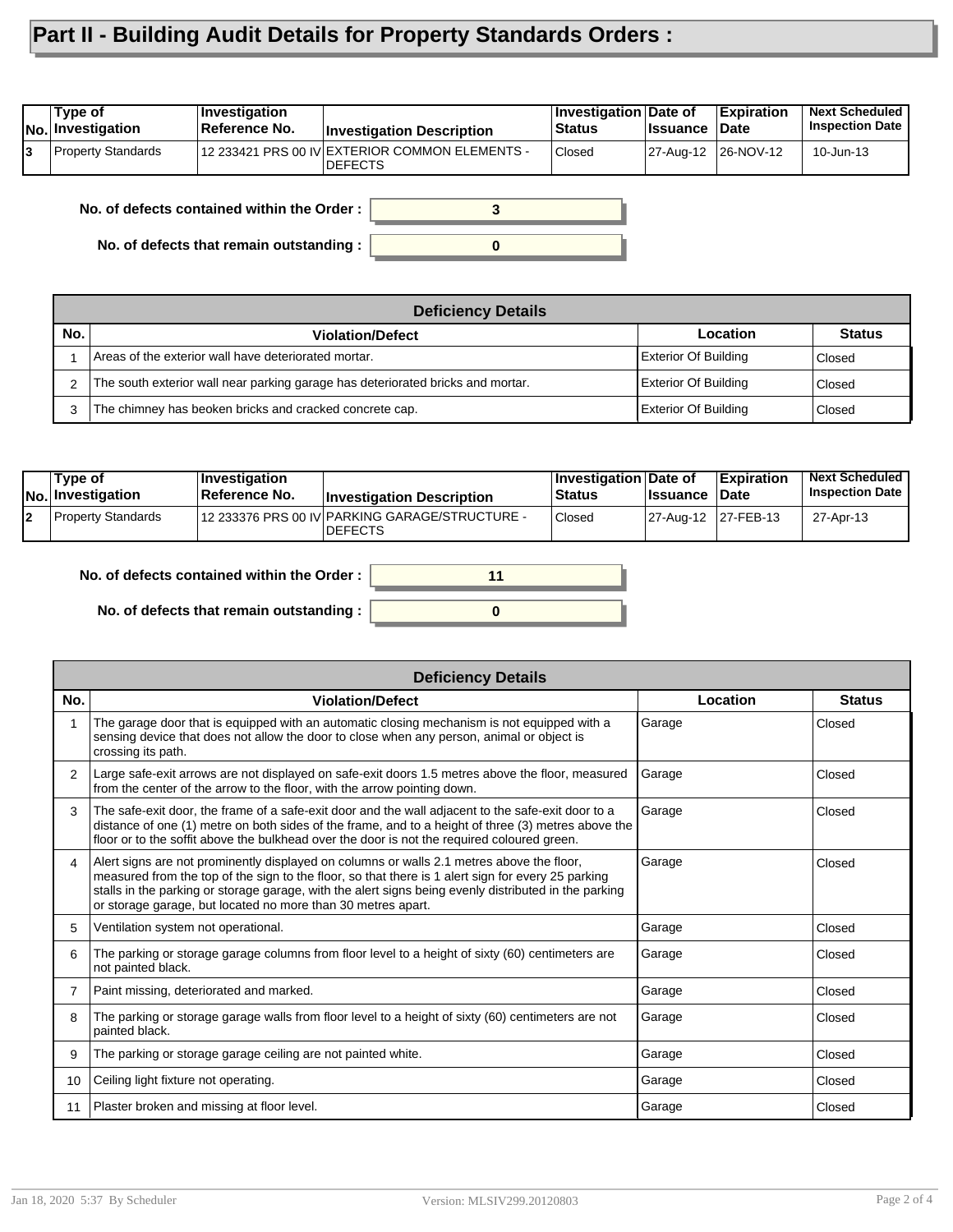|  | Tvpe of<br>No. Investigation | $\vert$ Investigation<br><b>∣Reference No.</b> | <b>Investigation Description</b>                                 | ∣Investigation Date of<br><b>Status</b> | <b>Issuance Date</b> | <b>Expiration</b> | <b>Next Scheduled</b><br><b>Inspection Date</b> |
|--|------------------------------|------------------------------------------------|------------------------------------------------------------------|-----------------------------------------|----------------------|-------------------|-------------------------------------------------|
|  | Property Standards           |                                                | 12 233371 PRS 00 IV INTERIOR COMMON ELEMENTS -<br><b>DEFECTS</b> | Closed                                  | 27-Aug-12 27-FEB-13  |                   | 27-Apr-13                                       |

| No. of defects contained within the Order: | 19 |
|--------------------------------------------|----|
| No. of defects that remain outstanding :   |    |

|                   | <b>Deficiency Details</b>                                                                                                                                                                                                             |                    |               |  |  |  |  |  |
|-------------------|---------------------------------------------------------------------------------------------------------------------------------------------------------------------------------------------------------------------------------------|--------------------|---------------|--|--|--|--|--|
| No.               | <b>Violation/Defect</b>                                                                                                                                                                                                               | Location           | <b>Status</b> |  |  |  |  |  |
| 1                 | Light switch missing, wires exposed.                                                                                                                                                                                                  | 2nd Floor          | Closed        |  |  |  |  |  |
| 2                 | Light not operating.                                                                                                                                                                                                                  | 2nd Floor          | Closed        |  |  |  |  |  |
| 3                 | Light fixture not properly affixed to ceiling.                                                                                                                                                                                        | 4th Floor          | Closed        |  |  |  |  |  |
| 4                 | Paint peeling and deteriorated on walls and ceiling.                                                                                                                                                                                  | 4th Floor          | Closed        |  |  |  |  |  |
| 5                 | Plaster damaged on walls and ceiling.                                                                                                                                                                                                 | 4th Floor          | Closed        |  |  |  |  |  |
| 6                 | Automatic closer missing.                                                                                                                                                                                                             | 4th Floor          | Closed        |  |  |  |  |  |
| $\overline{7}$    | Electrical outlet damaged.                                                                                                                                                                                                            | 4th Floor          | Closed        |  |  |  |  |  |
| 8                 | Electrical connection box on wall is missing cover.                                                                                                                                                                                   | <b>Basement</b>    | Closed        |  |  |  |  |  |
| 9                 | Two ceiling light fixtures not operating.                                                                                                                                                                                             | <b>Boiler Room</b> | Closed        |  |  |  |  |  |
| 10                | Electrical connection boxes on wall and ceiling are missing covers.                                                                                                                                                                   | <b>Boiler Room</b> | Closed        |  |  |  |  |  |
| 11                | Holes in ceiling.                                                                                                                                                                                                                     | <b>Boiler Room</b> | Closed        |  |  |  |  |  |
| $12 \overline{ }$ | Lighting in a service room is provided at less than 200 lux.                                                                                                                                                                          | <b>Boiler Room</b> | Closed        |  |  |  |  |  |
| 13                | A window in a stairway that extends to less than 1,070 millimetres above the landing is not<br>protected by a guard that is not less than 1,070 millimetres high measured to the top of the guard<br>from the surface of the landing. | East               | Closed        |  |  |  |  |  |
| 14                | Carpeting stained.                                                                                                                                                                                                                    | Hall               | Closed        |  |  |  |  |  |
| 15                | Finish on walls not consistent. Textured wallpaper has been plastered over in areas. Wall<br>surfaces do not reasonably match.                                                                                                        | Hall               | Closed        |  |  |  |  |  |
| 16                | Ventilation system not operating.                                                                                                                                                                                                     | Hall               | Closed        |  |  |  |  |  |
| 17                | Exit, public corridor or corridor is not equipped to provide illumination to an average level of not<br>less than 50 lux at floor or tread level.                                                                                     | Hall               | Closed        |  |  |  |  |  |
| 18                | Height of the quard for the exit stairs are less than 920 millimetres measured vertically to the top<br>of the guard from a line drawn through the outside edges of the stair nosings.                                                | Stairway           | Closed        |  |  |  |  |  |
| 19                | Electrical connection box on wall missing cover.                                                                                                                                                                                      |                    | Closed        |  |  |  |  |  |